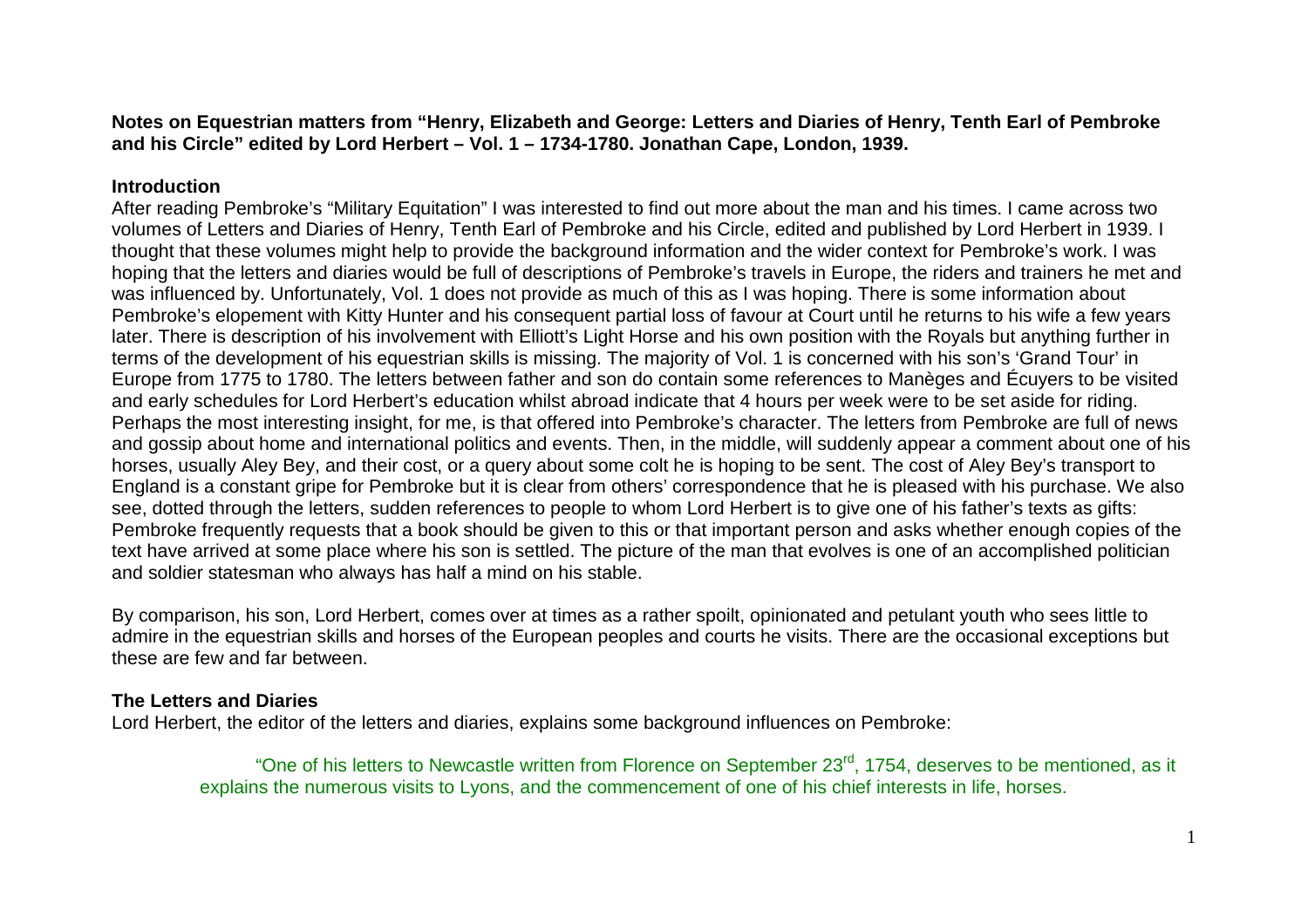He wrote: 'I propose leaving this country next week and going immediately to Lyons to a famous écuyer [Bougelat] $^1$  there, having just left another by name Eisenberg [Baron Eisenberg $^2$  whom he had met in Pisa] whom your Grace may remember to have seen in England, and being I fear as horse mad as my Father was tennisly so, your Grace sees the folly remains. It has only changed its object' (Add. 32,736, f. 571)." (p28-9)

The footnotes below are those of Lord Herbert, editor of the letters:

<sup>1</sup> Claude Bourgelat (1712-1779), founder of the veterinary schools in France. Head of the Academy of Equitation at Lyons and author of works on the horse.

 $2^2$  Baron Eisenberg was riding master to the Emperor Francis I. His portrait is at Wilton.

Herbert tells us that Pembroke had been made second in command of the 15<sup>th</sup> Light Dragoons (or Elliott's Light Horse) which was a newly founded regiment in 1759. At the end of the year, with a rank of Lieutenant-Colonel he went with his regiment to Germany, where soon after in 1760 he was made Adjutant-General and 1761 saw him promoted again to Major-General and given command of the Cavalry Brigade. Herbert tells us:

"This period of foreign service with cavalry gave Henry the opportunity he had been waiting for to expound his knowledge of horses and the methods of riding which he had learnt in the riding schools of the capitals he had visited during the Grand Tour. The standard of riding in the British Army was at this time very poor, and Henry was determined to improve it on Continental lines. He spared no efforts in this direction, and in 1761 published a book entitled Military Equitation, or a Method of Breaking Horses and teaching Soldiers to ride. So successful was it that a second edition was issues in 1763, a third in 1778, a fourth in 1793, and for many years it remained the standard work adopted by the Army. In 1768 he published another book, *Instructions for the Education of Cavalry*, which was translated into French and German" (p30)

"Within a year, on May 8<sup>th</sup>, 1764, he was appointed Colonel of the Royals, a position he held until his death thirty years later." (36)

| <b>Date</b>           |                                                                                                   |
|-----------------------|---------------------------------------------------------------------------------------------------|
| $25th$ February, 1762 | Horace Walpole to Sir Horace Mann: "Lord Pembroke – Earl, Lord of the Bedchamber, Major           |
|                       | General, possessed of ten thousand a year, master of Wilton, husband of one of the most beautiful |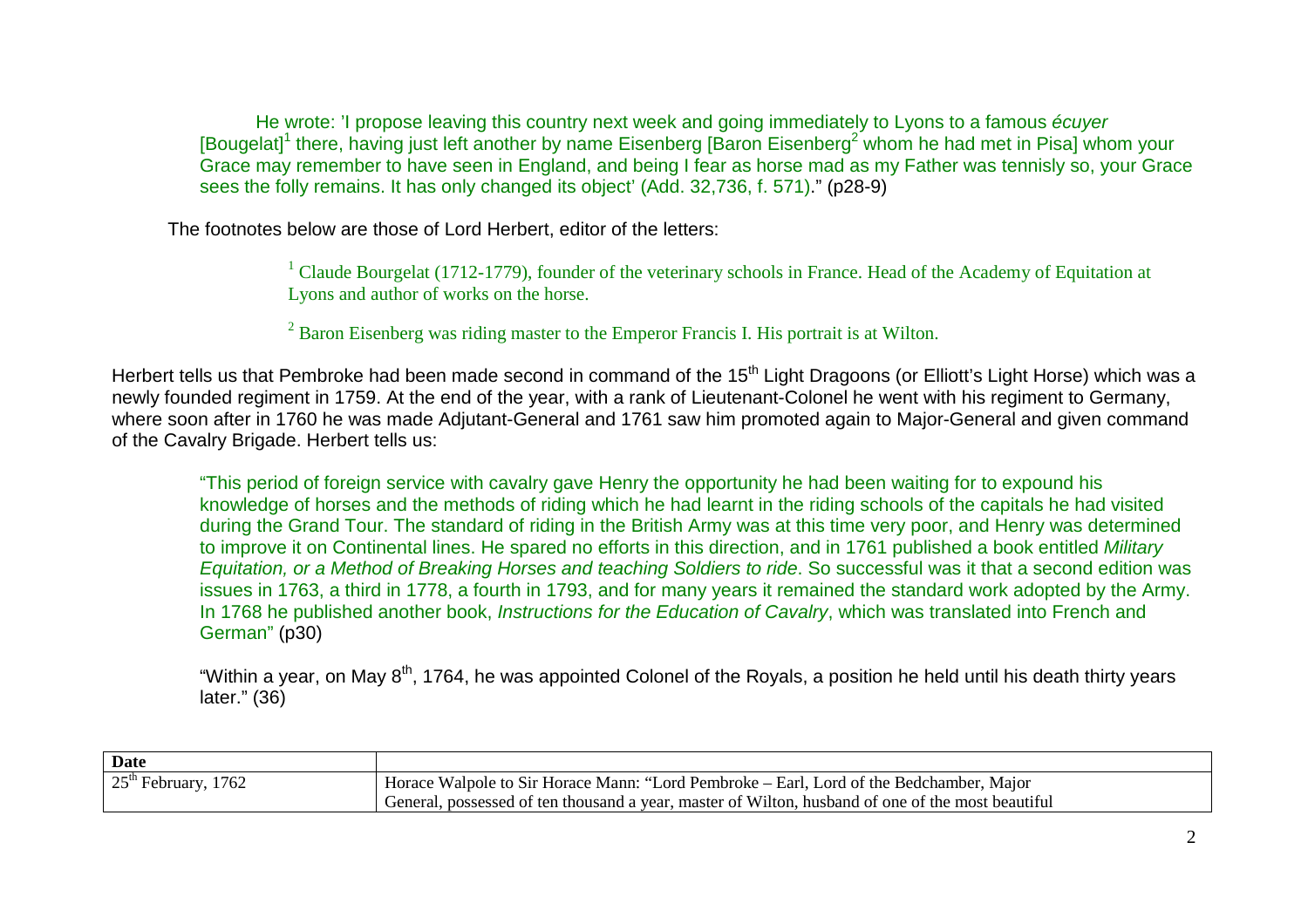|                              | creatures in England, father of an only Son, and himself but eight and twenty to enjoy this assemblage   |
|------------------------------|----------------------------------------------------------------------------------------------------------|
|                              | of good fortune – is gone off with Miss Hunter, a handsome girl with a fine person, but silly and in no  |
|                              | degree as lovely as his own wife, who has the face of a Madonna, and with all the modesty of that idea,  |
|                              | is doatingly fond of him. He left letter resigning all his employments, and one to witness to the virtue |
|                              | of Lady Pembroke. Whom he says he has long tried in vain to make hate and dislike him. It is not yet     |
|                              | known whither the guilty couple have bent their course; but you may imagine the distress of the Earl's   |
|                              | family, and the resentment of the House of Marlborough, who doat on their Sister." (31)                  |
| $25th$ September,            | Horace Walpole to George Montagu: " No news yet of the runaways, but all that comes out                  |
| 1762                         | antecedent to the escape is more and more extraordinary and absurd. The day of the elopement, he had     |
|                              | invited his wife's family and other folk to dinner with her, but said he must himself dine at a tavern;  |
|                              | but he dined privately in his own dressing-room, put o a sailor's habit and black wig, that he had       |
|                              | brought home with him in a bundle, and threatened the servants he would murder them if they              |
|                              | mentioned it to his wife. He had a letter for her, which the Duke of Marlborough was afraid to deliver   |
|                              | her and opened. It desired she would not write to him as it would make him completely mad. He            |
|                              | desired the King would preserve his rank of Major General, as some time or other he may serve again."    |
|                              | (32)                                                                                                     |
| 22 <sup>nd</sup> March, 1762 | Horace Walpole to Sir Horace Mann: " London Pembroke is quite forgotten. He and his nymph                |
|                              | were brought back by a privateer, who had obligations to her father, but the father desired no such      |
|                              | recovery, and they are again gone in quest of adventures. The Earl was so kind as to invite his wife to  |
|                              | accompany them; and she, who is all gentleness and tenderness, was with difficulty withheld from         |
|                              | acting as mad apart from goodness as he had done from guilt and folly." (32)                             |
| $13th$ April, 1762           | Horace Walpole to Sir Horace Mann: " It was very true that Miss Hunter was brought back by a             |
|                              | privateer, but her father desired that she might be released; so they sailed again. Don't compassionate  |
|                              | Lord Pembroke, he is a worthless young fellow. He does nothing but write tende r and mournful letters    |
|                              | to his charming wife, which distress her and are intended to draw money from her. He is forgotten        |
|                              | here, which is the best thing that can happen to him." (32)                                              |
| $30th$ April, 1762           | Horace Walpole to Sir Horace Mann: " Poor Lay Pembroke has at last acted with spirit. He Lord,           |
|                              | being ordered to the German army, wrote that he had a mind to come over first and ask her pardon. To     |
|                              | the surprise of her family, and without their instigation, she sent him word that she was surprised he   |
|                              | could think of showing himself in England; and for her part she never wishes to see him, till he should  |
|                              | have retrieved his character." (32-3)                                                                    |

Pembroke was ordered to return to the Army and Miss Kitty Hunter returned to England in to await birth of her son on  $23^{\text{rd}}$  November. In the meantime Pembroke had met and become friends with William Hamilton in 1762. Pembroke seems to have done enough to "retrieve his character" and returned to England in 1763, being officially reconciled with his wife in March 1763. On his elopement Pembroke had lost his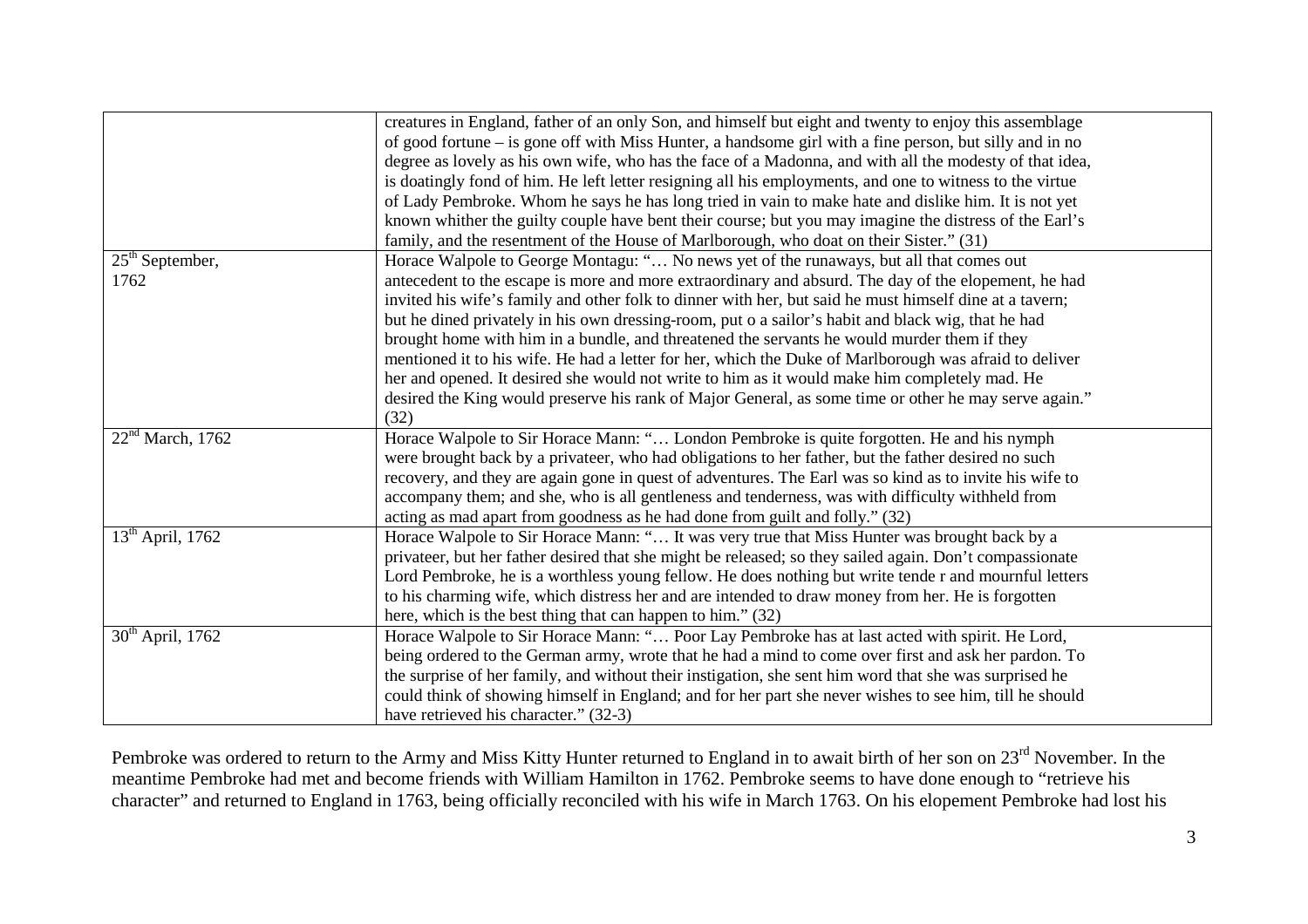position in the Bedchamber but kept his Lord Lieutenancy of Wiltshire. Once back living with his wife he seemed to recover his reputation and in 1764 he was appointed Colonel of the Royals.

| $6th$ March, 1766 | Pembroke to Hon. William Hamilton: "I shall be much obliged to you for the Colt, & diver, whenever    |
|-------------------|-------------------------------------------------------------------------------------------------------|
|                   | you will send them me. I must be unconscionable enough to beg you will provide a condottore etc, $\&$ |
|                   | send him off as soon as possible, so as o be clear of Italy before the hot weather." (36)             |

As a way of giving an idea of Pemroke's character (?), in a letter to his friend, William Hamilton, 16<sup>th</sup> April, 1774: "I knew the Pretender's wife at Brussells, & liked her exceedingly, so well, that I should be happy to endeavor to prevent the extinction of the Stuart Line, with a view of mending the breed too, for hitherto it has been a miserable one." (44-5)

Some background information on Major Floyd who features below: "Floyd was eleven when his father died, and Henry immediately placed him in the Army, as Cornet in Elliott's Light Horse, the regiment in which he was second in command, and took him abroad on active service…. Henry taught Floyd all he knew about horses and riding, and when the former became Colonel of the Royals, Floyd was 'borrowed' for a year or so to teach them equitation." (47-8)

Boswell reported of Pembroke: "…but as Astley will pick up a hankerchief while riding full speed, so Lord Pembroke, while he gallops through life, catches ideas which one would not suppose he would." (49)

In preparation for George's tour we have a Memoranda (from Lady Pembroke to Rev. Coxe?). Amongst the items: "Flat Saddle from Wilton, (one Horse with it, & fire off from, and leap over Bar, every day with Floyd, everywhere) Running Snaffle & Bit. Ride with Bit dead slow with Floyd. Few Ecuyers know how.

Make fond of Manège, Tennis, Billiards, Shooting, & Reading too, on account of Wilton Residence....

Ld H: learn to dress his own hair, to bleed and put on a Horse Shoe occasionally.... (52)

Keep no Horse. …

Tennis Lesson never to exceed one Hour, & to be always taken early, in the coolest part of the morning, & not on riding Days. (53) Riding was planned at 4 hours per week (54)

| $11th$ September 1770 | Pembroke to William Hamilton: ""If this should reach you before you set out from Naples, do, My          |
|-----------------------|----------------------------------------------------------------------------------------------------------|
|                       | Dear old Friend, buy a nimble young lively active colt of any color. The custom of the country is to put |
|                       | as many people, as their length will allow of, on them in their very juvenile days, but I desire mine    |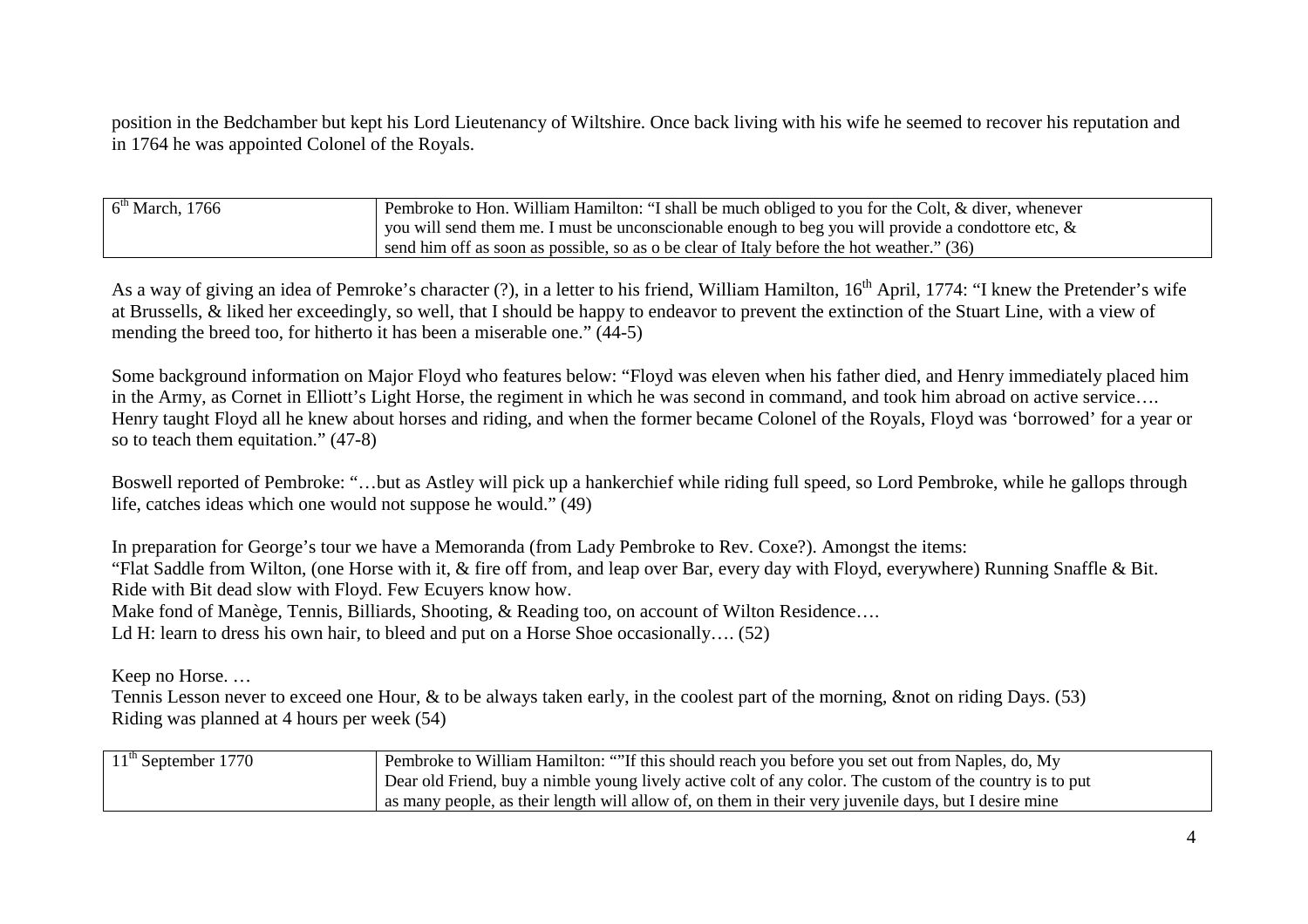|                    | may never have had one Christian Fesse on him. Nil mihi rescribas, but send me something, pray, at               |
|--------------------|------------------------------------------------------------------------------------------------------------------|
|                    | any rate, & at any price immediately so that he may arrive here before the good weather is over. By              |
|                    | land, of course, and led by a man on another horse, a good one if you can too, with only a cavesson on           |
|                    | his nose. All you do will be right, & greatly oblige me. Pray lose no time."  After signing off:                 |
|                    | "After this pressing horse beggary, I need not say my Stable is grown old. The Arabian, however, stout           |
|                    | as ever, at twenty." $(42)$                                                                                      |
| $16th$ April 1774  | Pembroke to Hamilton - after signing off letter " Why don't you get yourself moved from your                     |
|                    | Equerryship to a Groomship?" (45)                                                                                |
| $28th$ November,   | Rev. Coxe to Lady Pembroke: "Captain Floyd desires his compliments and he will write in a week, as               |
| 1775               | soon as he has settled the Manège, etc." (57)                                                                    |
| $12th$ April, 1776 | Lord Herbert to Lady Pembroke (Strasbourg): "You cannot imagine how much I was hurt at hearing of                |
|                    | the death of the old Bay Mare, I am very sorry also for your sake, though I do not see any reason why            |
|                    | you are to be pitied, for in my opinion you have got one living hat is much fitter for you than she was,         |
|                    | which is the Iron-Grey Horse, who I hope is in perfect health, as well as the rest. We have bought one           |
|                    | Horse, a very handsome one, but we want another, but it is a hard matter to get one in this Town. I              |
|                    | wrote to my friend Harry Coward <sup>1</sup> yesterday, for fearing he should be affronted at our buying a Horse |
|                    | without letting him know and consulting him about something of other concerning him." (75)                       |
|                    | [ <sup>1</sup> Henry Coward is described in Lord Pembroke's will (drawn 1788) as 'my House Steward and           |
|                    | manège rider at Wilton']                                                                                         |
| $28th$ March 1777  | From Pembroke to Rev Coxe:                                                                                       |
|                    | "Poor Huntingdon has had a bad strain behind, in the night, in his stall, with his halter, but, as he is in      |
|                    | full vigor, I trust he will recover it is well as ever, though he is much stricken in years."                    |
|                    | "The horses must not be reformed, for they are very usefull." (99)                                               |
|                    | Pembroke lists all the places Coxe is to ensure George is taken to during his Grand Tour: "Pray go to            |
|                    | all the Courts, $\&$ to all the Manèges" (101)                                                                   |
| August-Nov 1777    | From Floyd's journal: Vienna, October "26th. Presented to the Empress. Rode in the Manège several                |
|                    | times. November 4th. St. Hubert. Great hunt; the Emperor was mounted on an English horse." (105)                 |
| April 7th 1778     | From Pembroke to Coxe: "My books of Military Equitation shall leave England before this letter does,             |
|                    | & I own I should be sorry they did not reach Vienna before you left it. I shall add a few more for the           |
|                    | Kings of Sweden, & Denmark, & to George's packet." (109)                                                         |
|                    | "I too, but not from modesty, must object to the mention you are so good as to intend making of me in            |
|                    | your publication upon Switzerland, & that from love of sacred truth; for know you, by these presents,            |
|                    | that, after having chevaucheed, wherever any chevaucheing was to be had in various countrys, I took              |
|                    | more trouble to forget all I had learnt, than ever the learning gave me; at all the several places, except       |
|                    | two - viz practical riding at Baron Eisenberg's at Pisa, where it was in great perfection, and lastly the        |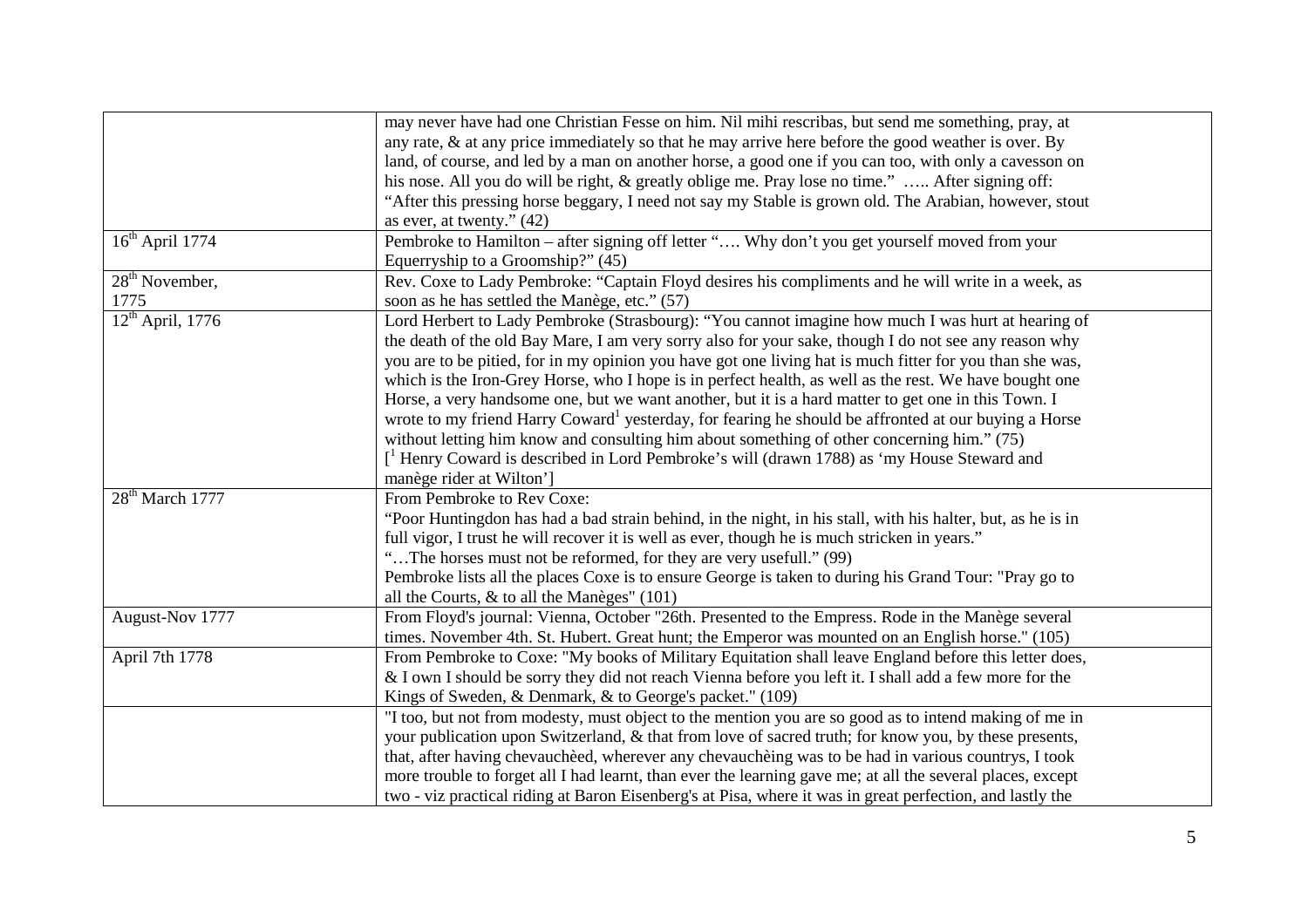|                 | quintescence both of theory & practice at Mons: Bourgelat's. My first Swiss Master was unequal to<br>reason at all upon his profession, or to instruct much. He had a certain routine, but his hand was iron-<br>hard. I will tell you honestly that my vanity would suffer, if it was thought my principles, or execution<br>resembled his at all - ainsi, de grace, ne me compromettez pas de la sorte avec le monde equestre. Sure,<br>the Vero Maestro Toscano may be found at Vienna. By this time to be sure, you have received mine, in<br>which I told you, with great truth, that any time of your drawing must be quite equal to me. As soon as<br>these books of mine reach you, pray sett off without waiting to hear further from any of us here.<br>[details of directions, encouragement to see that George resumes all his lessons and not fall idle,<br>reminders to friends] I rely on Floyd's settling my horse purchase, or exchange business, before he<br>leaves the country. The Calais door is hardly open now, but the Ostend one allways is, $\&$ , should peace<br>take place, possibly again in Spain, but these are distant, uncertain projects. Pray desire George to send<br>me the list of all those whom I desired he would give books of mine, for I have forgot many of them.<br>The sooner he does this, the more I shall be obliged to him, and he will put into it the Kings of<br>Dannemarc, & Sweden. Two lists by two different posts, for fear of accidents. I beg forDon't be too<br>political in your letters, any of you, lest they should displease some Bureau de poste, and therefore<br>never reach me. The Books are not set out yet, but they soon will, I hope" (109-11) |
|-----------------|------------------------------------------------------------------------------------------------------------------------------------------------------------------------------------------------------------------------------------------------------------------------------------------------------------------------------------------------------------------------------------------------------------------------------------------------------------------------------------------------------------------------------------------------------------------------------------------------------------------------------------------------------------------------------------------------------------------------------------------------------------------------------------------------------------------------------------------------------------------------------------------------------------------------------------------------------------------------------------------------------------------------------------------------------------------------------------------------------------------------------------------------------------------------------------------------------------------------------------------------------------------------------------------------------------------------------------------------------------------------------------------------------------------------------------------------------------------------------------------------------------------------------------------------------------------------------------------------------------------------------------------------------------------------------------------------------------------------------|
| April 27th 1778 | Pembroke to Floyd: "I hope you will settle my Horse exchange business for me at least. The best you<br>can find, but, pray, not a small one, and the sooner the better. Your own choice, pray, or not at all,<br>however." (116-7)<br>[Note concerning John Floyd provided by editor: it was through the Duke of Marlborough that he<br>became known to Pembroke. "Floyd was eleven when his father died, and Henry immediately placed<br>him in the Army, as Cornet in Elliot's Light Horse, the regiment in which he was second in command,<br>and took him abroad on active service" (47)]                                                                                                                                                                                                                                                                                                                                                                                                                                                                                                                                                                                                                                                                                                                                                                                                                                                                                                                                                                                                                                                                                                                                |
| 8th April 1779  | From Pembroke to George. A long letter detailing the political situation, discussion of war ships and<br>their deployment, general court gossip: ""I this moment receive a letter from Floyd dated Copenhagen<br>27 March. Pray return him ten thousand thanks for all the very kind things he says of me & of you too<br>by the by. I see I am not to have a [horse?] but really I do rely entirely upon a Neapolitan one from<br>him, & he had better desire Hamilton to write a& send him to the Naples Minister here, as for him. His<br>name is Pignatelli & he is an honest fellow. If Rugieri is not dead or worn out, ye will see a good rider<br>at Florence. Cavalieri Borghesi, & Mr Fücks are not so good." (165)<br>More on ships, political characters then: "How shall I get Aley Bey? If the scheme I mentioned in a<br>letter to Floyd wont do, Harris had better send him here, as if he belonged to Pouschin-Mouschin, I<br>think." (166)                                                                                                                                                                                                                                                                                                                                                                                                                                                                                                                                                                                                                                                                                                                                                                 |
| April 27th 1779 | Pembroke to Coxe: Amongst gossip and news, problems of money transfers: "I am sorry the horse                                                                                                                                                                                                                                                                                                                                                                                                                                                                                                                                                                                                                                                                                                                                                                                                                                                                                                                                                                                                                                                                                                                                                                                                                                                                                                                                                                                                                                                                                                                                                                                                                                |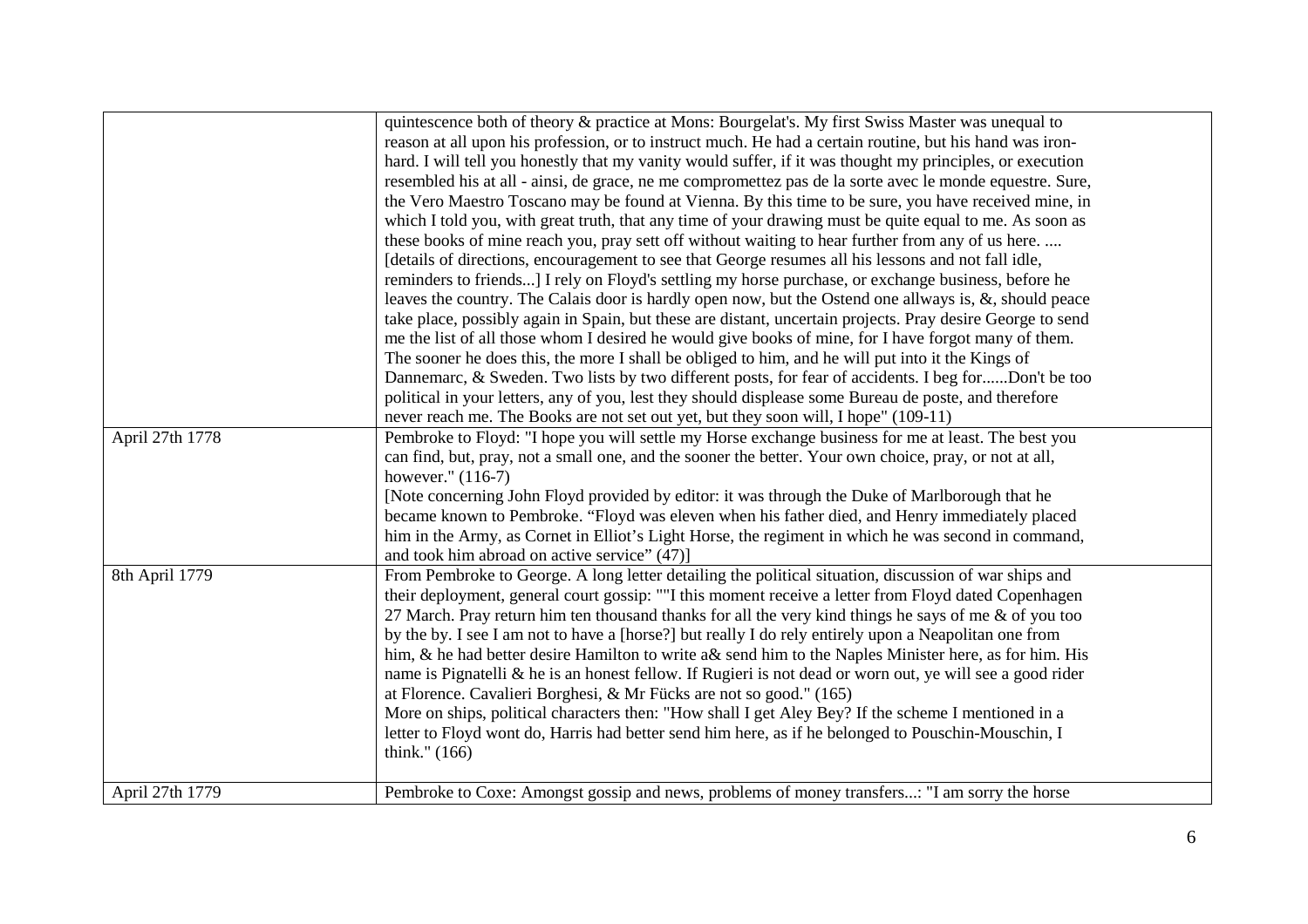|               | treaty did not succeed at Copenhagen. Entreat Floyd to remember me at Naples, pray." (175)                      |
|---------------|-----------------------------------------------------------------------------------------------------------------|
| May 20th 1779 | Pembroke to George "I am very glad you gave a Book to Duke Ferdinand. How could I forget it?"<br>(183)          |
|               | "Your old friend, pretty Mr Soderini, & his wife will be very glad to see you at Pisa. Dont forget, pray,       |
|               | to see Rugieri ride at Florence, if he is not too old, & give him a book with my comps:. If you want any        |
|               | more, ye must write imediately to Morris for them. He is a bad figure, but his hand is good, & he               |
|               | works well  not so, I am afraid, of my friend Mr Fucks there, s'il chevauche encore. Pray forget none           |
|               | of my friends whom I have apprised you of, Abbé Guasco near Verona, etc. Did you see his Brother,               |
|               | the Governor of Prague? Pray is Prince Kinski dead at Vienna?" (185)                                            |
| May 28th 1779 | Pembroke to Herbert: Amongst comments about the death of Floyd's brother, Pembroke adds,                        |
|               | seemingly with little tact: "I trust he Major will not forget my Neapolitan horse, whom he may send             |
|               | on to Turin from thence, $\&$ settle his journey hither" (187)                                                  |
|               | A little later in the letter amongst discussion about the expense and practical problems of travelling:         |
|               | "Ere this, the man who is gone for the Arabian, is I hope, nearly arrived at Petersbourg. Floyd will be         |
|               | so good as to write orders to Mr Morris to send the Equitation book to the Gentleman, who is so good            |
|               | as to take care of the of the Cocklean there, for that part of his letter is blotted so, that I can not exactly |
|               | make out his name. I must look then for a Mare for Orlow, $\&$ , as for a man, I will dress one for him,        |
|               | whenever he pleases, but that business I must leave to Floyd to settle with Orlow by letter. "                  |
|               | "What a happy man Field Marshall Razoumowski is to have 30,000 horses!"                                         |
|               | Discussion follows about what he may expect to find in Turin, specifically at the Turin Academy:                |
|               | "I will tell you fairly, that I shall be glad, if you do go into the Academy for six months, but not, if it is  |
|               | against your grain. You ought, at your age, to judge for yourself, but, if ye suffer yourself to form           |
|               | dislikes to things, beforehand especially, $\&$ not to submit to some regularity $\&$ rule, ye will grow into   |
|               | being, I fear, an unhappy man, and particularly unfit for a military line of life. Nothing is done in           |
|               | publick, or in company, except Riding, by private Master, & there is a good Tennis court in the Town,           |
|               | which I hope ye will take to, as a noble, fine, manly exercise.                                                 |
|               | The Court, Miss Plunket writes to Lady P, has taken care of all the family. Bourgelat too is gone.              |
|               | Those left behind are not, in general, at all replaced." (188)                                                  |
|               | Later in the same letter, after discussing the countryside:                                                     |
|               | "Those same Chestnuts of the King of Denmark's breed have hit me hard; so much that if they answer              |
|               | half what Floyd says of them, I would almost venture, in a summer season, to go over myself for one             |
|               | in an open boat. since they can not ride, and so not care about it, they might as well let me have their        |
|               | best nags, I think, $&$ I wish they would think so also" (190)                                                  |
| 1779          | Instructions from Pembroke to Herbert before entering Italy:                                                    |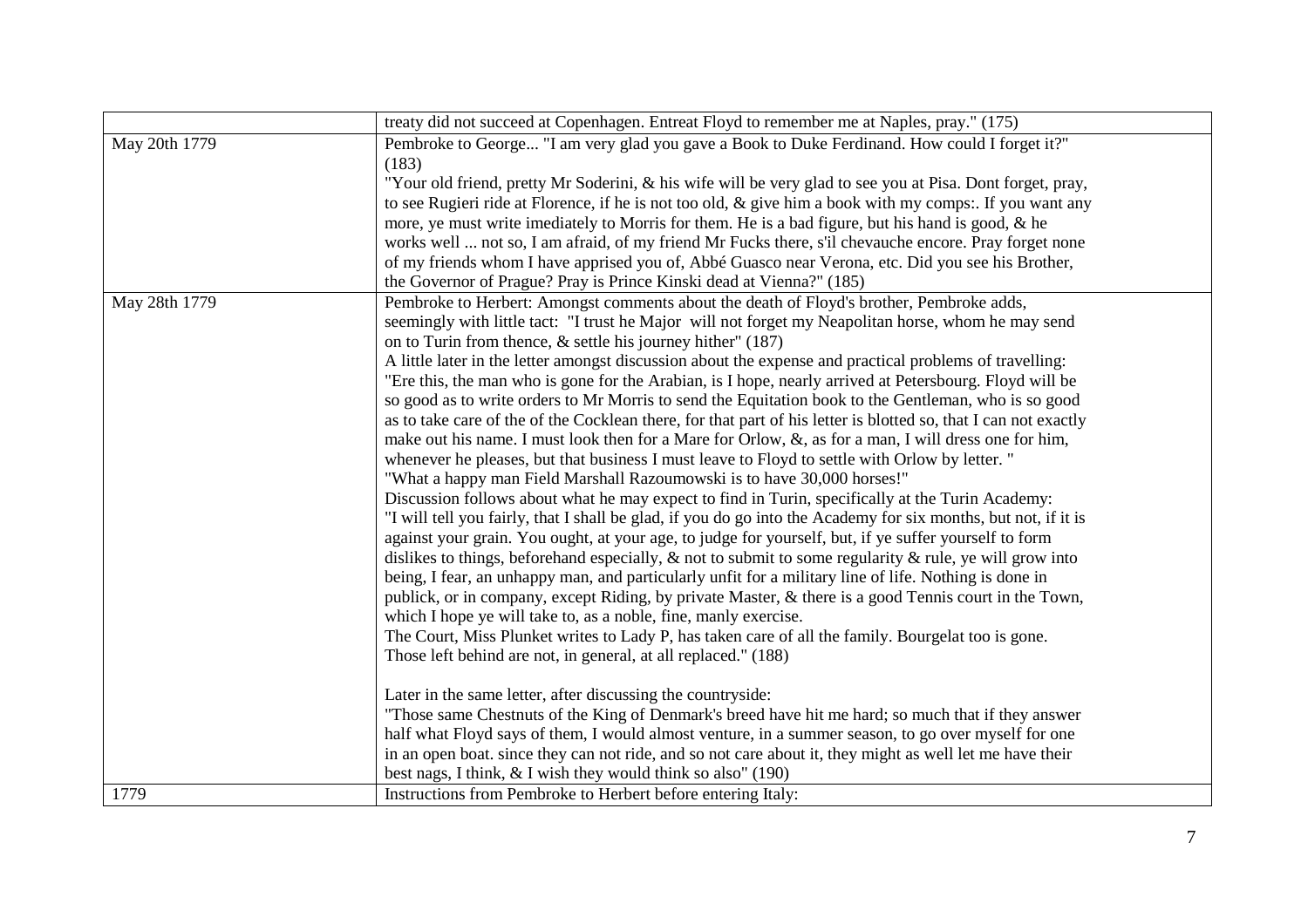|                                 | "At Placentia, pray remark the two Equestrian Statues of Alexander & Raynuce Farnese. The Horse of        |
|---------------------------------|-----------------------------------------------------------------------------------------------------------|
|                                 | Raynuce is wonderfully fine" (196)                                                                        |
| 21st June 1779                  | Pembroke to Herbert: "The horse I sent to Vienna had naturally a muscular, prominent knee. I saw by       |
|                                 | their method of shoeing that it would be augmented, & the horse hurt by it. I told Castle so, but found   |
|                                 | him as steady, as -----etc desunt.                                                                        |
|                                 | I'll do my best for the Major's charger, but he knows but little of Newmarket, if he reckons upon one     |
|                                 | being found there. Delamotte, late Major to 3rd Drag: Gds is his Lieut: Col:. The riding, by what I hear, |
|                                 | is going miserably. His Flewship must offer, & take to that, gratis, next Spring, or it will never do in  |
|                                 | the 21st, I am afraid.                                                                                    |
|                                 | The Duke of Gloster allways enquires very kindly after you.                                               |
|                                 | Puschin is going Minister to Sweden, but I hope the Arabian will be here first. Kaësminski is gone to     |
|                                 | Cambridge." (201)                                                                                         |
| 9th July 1779                   | Pembroke to Herbert: "I may now reasonably expect the Cocklean here in a few weeks. Tell Flew that        |
|                                 | I have two stone horses to present to him; a short tailed one for regimental duty, and a long tailed one  |
|                                 | to dress, as a manège horse. A Majer, says Majer Sturgeon, should allways be in his boots (205)           |
|                                 | "Remember to see Rugieri ride in Florence" (206)                                                          |
| 8 <sup>th</sup> September 1779  | Lord Herbert's diary: Describing procession of the Court at Naples: "The procession of the Court          |
|                                 | consisted of 28 coaches, two of which were drawn by eight horses, the rest by six, and to my utmost       |
|                                 | astonishment, they were not in all these setts above two or at most three tolerable horses, some very     |
|                                 | lame, others foundered etc. They returned at sunset in the same order" (p243)                             |
| 10 <sup>th</sup> September 1779 | Pembroke to Herbert: "I have sent Floyd Ld Amherst's orders, or rather George 3rds, to return             |
|                                 | immediately. I am therefore looking for him, as for Alybey, every moment" (p245)                          |
| 14 <sup>th</sup> September 1779 | Major Floyd to Herbert: ""Alley Bey arrived here perfectly well yesterday, & is loose in the Manage."     |
|                                 | "Elliot is the same hero you always knew him. He is running about seeing what Horsemen he can             |
|                                 | get together in case of the enemy landing" (249)                                                          |
| 24 <sup>th</sup> September 1779 | Pembroke to Herbert: "Aleybey is come. He is indeed a very fine fellow, & shall people the country as     |
|                                 | Sir Callaghan O'Brallacan says, with his own hands, as soon as possible; but in my state of poverty,      |
|                                 | £74, for so much his journey costs, is a grievance" $(266)$                                               |
| 30 <sup>th</sup> September 1779 | Pembroke to Herbert: "Le Comte de Melfort has published an excellent book on Cavalry. I wish it, &        |
|                                 | Gilbert's, with as many other good ones, as ye please, were well translated. On en a bon besoin ici."     |
|                                 | (footnote in text: "Louis Drummond, Comte de Melfort, author of Traité sur la Cavalerie. Paris, 1776      |
| 22 October 1779                 | Pembroke to Herbert from Ickworth: long letter with current news in the middle of which: "I wrote         |
|                                 | before about Aley –bey to you" (289)                                                                      |
| Oct. 25 /Nov 5                  | Sir James Harris to Lord Herbert: letter expressing friendship and regard - family news and then added    |
| 1779, St. Ptg                   | as a last line: "Yr horse is safe in England". (307)                                                      |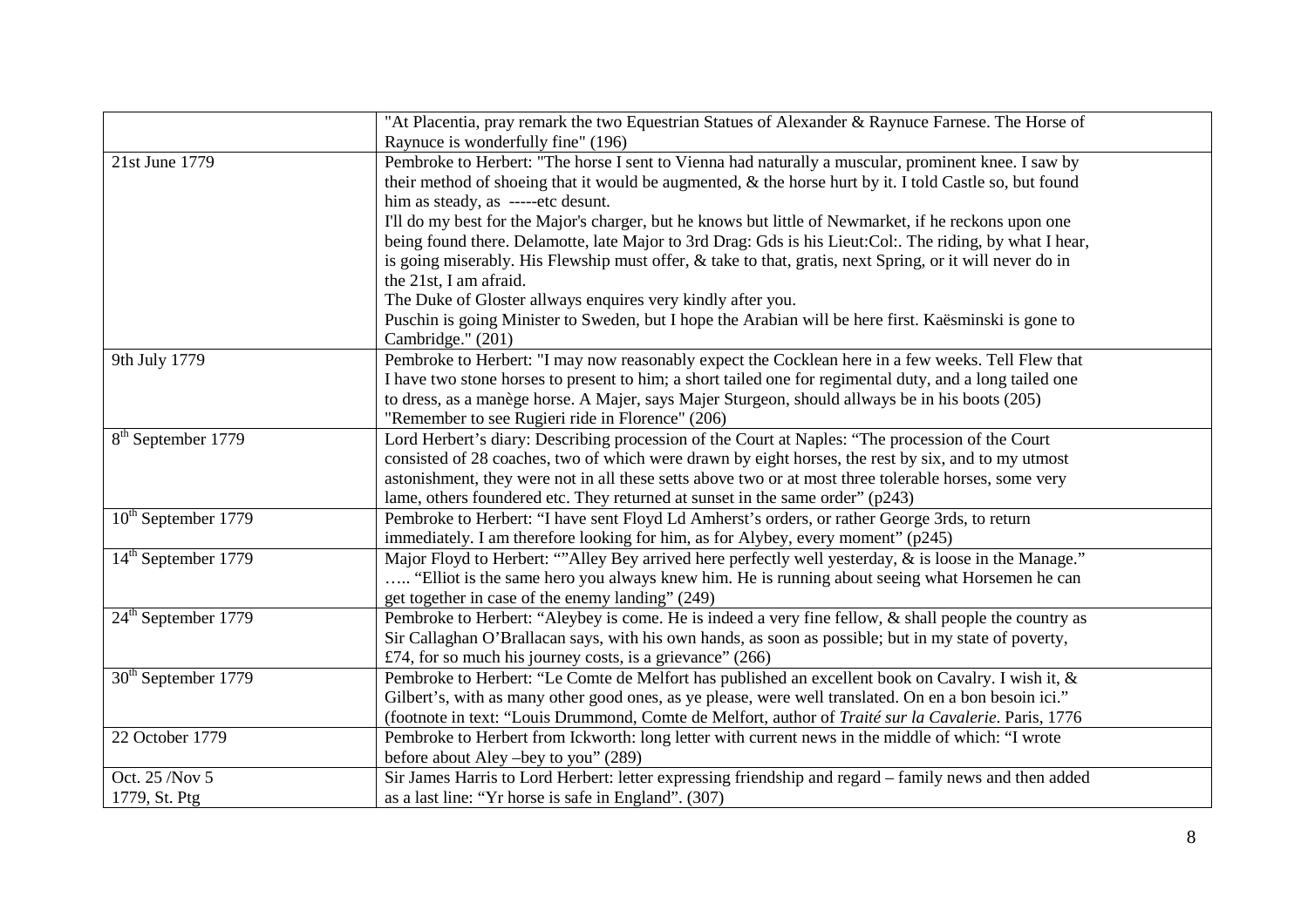| 16 <sup>th</sup> November 1779 | Lord Herbert's diary (Florence) "At Eight I went with Lord Cowper to the Manège of S. Marck                      |  |
|--------------------------------|------------------------------------------------------------------------------------------------------------------|--|
|                                | belonging to the Grand Duke. In the Stables, there were no good Horses. Rugieri, A Scholar of                    |  |
|                                | Eisenberg's rode a Horse, that Mezeray sent Lord Cowper of an extraordinary size. Rugieri is now old             |  |
|                                | and Rhumatick, but I could plainly see, that in his time he has been a good Rider. A light Hand, but no          |  |
|                                | Seat." (320)                                                                                                     |  |
| 23 <sup>rd</sup> November 1779 | Lord Pembroke to Lord Herbert: letter of instructions and comments in the middle of which is one line:           |  |
|                                | "Alybey's journey cost £81.16.0"                                                                                 |  |
| $24th$ November 1779           | Lord Herbert's diary (Pisa-Lucca): "In the Chiesa di Cavalieri a number of Standards, Horse Tails etc            |  |
|                                | taken from the Turcks, by the Chevaliers of the Order of St Stephen." (329)                                      |  |
| 10 <sup>th</sup> December 1779 | Lord Herbert's diary (Italy – Alexandria) "There was also a small Guard of Cavalry with execrable                |  |
|                                | Horses, from all I saw of their Military, I should think the French were the Originals, but I think the          |  |
|                                | Imitations surpass the Copies." (344)                                                                            |  |
| 15 <sup>th</sup> December 1779 | Floyd to Herbert: "This camp was purely Military, & we were under the best Cavalry Officer in this,              |  |
|                                | or perhaps in any service, Maj: Gen: Warde, & he instructed the Officers and Men, both old and                   |  |
|                                | young, quite in the Prussian manner. I will not tell you it was altogether as correct, but there were two        |  |
|                                | Regiments as good as any I ever saw in my life, Elliott's & Pembroke's, & the good Order, $\&$ internal          |  |
|                                | Economy of this latter in their Camp surpassed every thing I have met with. Elliott's Camp was by no             |  |
|                                | means so well as their's." (347)                                                                                 |  |
|                                | "The $21st$ is new; the most willing people I ever saw, & perfectly well behaved. They ride ill, but do          |  |
|                                | their business in the Field very well for all that, and are surprisingly well on foot. The $3rd$ Dragoon         |  |
|                                | Guards are Peasants. The Royal Dragoons are wonderfully improved, Goldsworthy is a most excellent                |  |
|                                | Officer. They have a fine body of men, good Horses, & are the best horsemen in the Army. Your troop              |  |
|                                | is a very fine one, I often heard your name, $&$ I wish with all my heart you had been at the Head of it.        |  |
|                                | Phillipson's are rather better men than us, $\&$ ride better. They had Kinsey's assistance, $\&$ Goddard is      |  |
|                                | their Riding Master. Douglas chose to do nothing about our riding till I came. Phillipson's attend too           |  |
|                                | much to trifles. The $21st$ lay under several disadvantages as to Men, & Horses, when they were formed,          |  |
|                                | but we hope to get the better of all this by SpringWe staid out till the 20 <sup>th</sup> November, & had hutted |  |
|                                | in our Tents, expecting to remain much longer. We had much frost, & Rain too lately, so that our poor            |  |
|                                | horses, who had nothing over them but the Heavens, began to suffer, tho' we had plenty of excellent              |  |
|                                | forage, for both man & horse. Our men were remarkably healthy, but on our coming in to Quarters                  |  |
|                                | numbers fell ill, & I have buried two lately; however the sick list decreases, & the horses are getting          |  |
|                                | into good condition. I make them live on horseback, & it answers very wellHaving seen so                         |  |
|                                | many others, it will do your heart good to look again at our Cavalry. The Animal they ride must                  |  |
|                                | forever give them a most decicive superiority over all others, if moderately well led. I have seen               |  |
|                                | nothing that approaches them except the Danish Horse Guards, & our Blues would walk over them                    |  |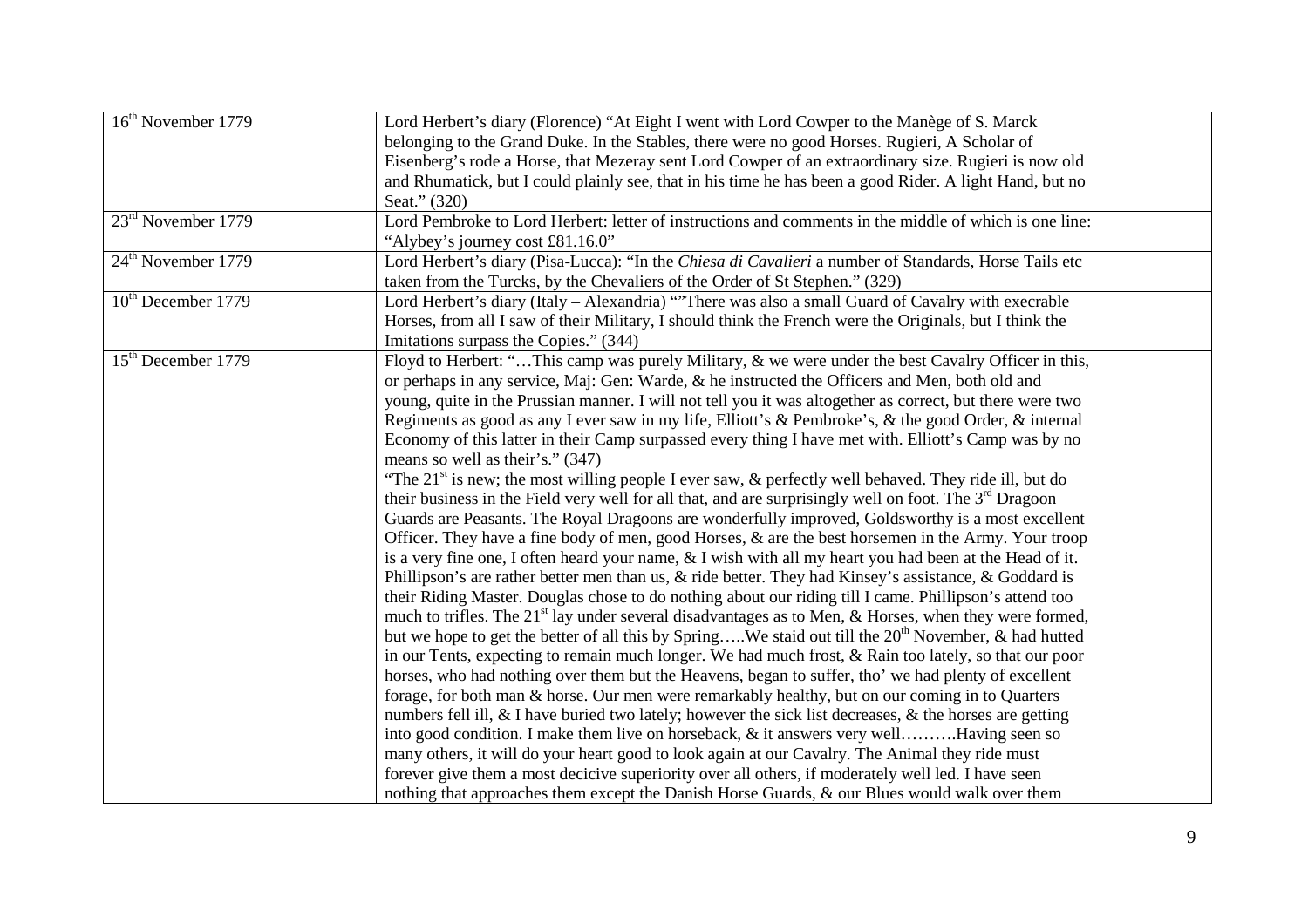|                                | even as we do over Stubble in a Field. Lord Pembroke has never told me how he likes Aley Bey since<br>he has rode him. He liked his looks, but thought he cost too much in bringing over: indeed it came very |
|--------------------------------|---------------------------------------------------------------------------------------------------------------------------------------------------------------------------------------------------------------|
|                                | dear, about £70. Indeed it was his own fault for not sending as I beg'd him to do. Other Judges who                                                                                                           |
|                                | have seen him, say they never saw his Equal. He was sent to Wilton directly." (348-9)                                                                                                                         |
|                                | "I had a letter from Farquharson (who you call Ferguson) directed either to you or to me, very civil &                                                                                                        |
|                                | kind indeed, but complaining of never receiving the book I promised him of Ld P's; you know it was<br>not my fault; I wish you'd write to him at Petersburg" (351)                                            |
|                                | Almost at the end of this long letter:                                                                                                                                                                        |
|                                | "Ld P has rode Aley Bey & finds him wonderfully strong" (352)                                                                                                                                                 |
| 30 <sup>th</sup> December 1779 | Short letter from Lord Pembroke to Rev. Coxe: "I shall be very glad to see Kaësminski: I have an<br>extraordinary fine brood mare, which I shall prevail upon him to take, & send his Father." (368)          |
| $1st$ January, 1780            | Long letter from Lord Pembroke to Lord Herbert discussing the latter's return to England: "I have your                                                                                                        |
|                                | horses ready, but can not find a Groom yet; however, I must before ye come. Pour l'amour de nous, get                                                                                                         |
|                                | yourself a good matrimonial bedfellowess, & de plus riches as soon as soon as ye can after your return,                                                                                                       |
|                                | ou nous sommes tous, tutti quanti, f----s. Aleybey & ye may start nearly together."                                                                                                                           |
|                                | A little later in the letter: "Rugieri was a fine rider, but years ride us all down." (370)                                                                                                                   |
|                                | And later – not reported as an equestrian comment but as a representation of the character of                                                                                                                 |
|                                | Pembroke, out of the blue, amongst much talk of political affairs at home "I wish it would rain four                                                                                                          |
|                                | weeks in England together instead of pissing all the year round." (371)                                                                                                                                       |
|                                | "What of Riverola? Remember me to him. How did his last Horses from England turn out?" (373-4)                                                                                                                |
| $3rd$ January, 1780            | Lord Herbert's diary (Turin): "At eight I called on Mr Bellew at the Academy to go to the Riding                                                                                                              |
|                                | House, where I saw Mr Capitol the first Ecuier ride a couple of Beasts to which they were pleased to                                                                                                          |
|                                | profuse the noble name of Horse. (Capitol might have been a tollerable Rider some Centuries ago, but                                                                                                          |
|                                | now old age has got too much the better to permit him to push on his Horses with vigour.) The                                                                                                                 |
|                                | Building is a very good one for the purpose, but contains not a single tolerable Horse; and the Riders                                                                                                        |
|                                | are very miserable." (378-9)                                                                                                                                                                                  |
| $6th$ January, 1780            | Sir James Harris to Lord Herbert: "Adieu, your little friend is well. Ld Pem: has as yet sent no horse to                                                                                                     |
|                                | Count Alexis, it is to come next year. Aly-bey has deservedly charm'd him; I never saw [him] from the                                                                                                         |
|                                | day of your departure till he was shipp'd." (382)                                                                                                                                                             |
| 20 <sup>th</sup> January, 1780 | Major Floyd to Lord Herbert: ""You will find the Royals perhaps the best Regiment in the Service, &                                                                                                           |
|                                | the Corps of Officers perhaps the best set that exists. And if you are under Warde, our late Commander                                                                                                        |
|                                | at Lexden, you will not regret even the Prussians. Your Father is the best man to apply to about horses,                                                                                                      |
|                                | but should there be any communication you prefer giving me, you know you may command me."                                                                                                                     |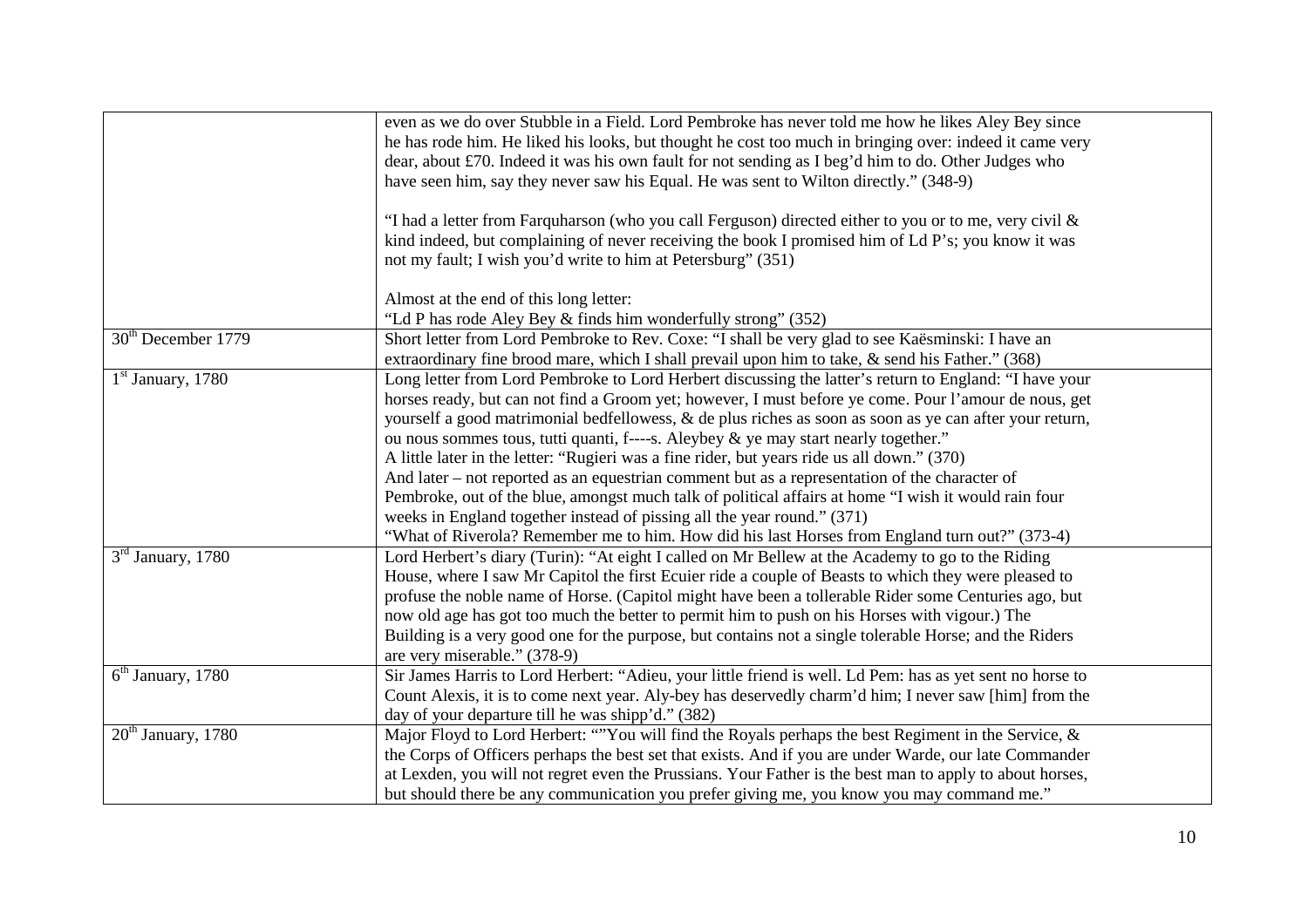|                                 | (394)                                                                                                                                |
|---------------------------------|--------------------------------------------------------------------------------------------------------------------------------------|
|                                 | "My new Regiment begins to lick into some kind of form, & by the time you arrive I shall not be afraid                               |
|                                 | to produce it even before your Prussian Eye, as a new Regiment. I am at work with them every day, $\&$                               |
|                                 | they live on Horseback, but having even the Instructors to teach, it is impossible to enter into all the                             |
|                                 | Detail I could wish. I have got half a dozen Lances, & make my Rough Riders practice with them.                                      |
|                                 | Sir Horace Mann is in this Neighbourhood, & lives comfortably, $\&$ has a good many people at his                                    |
|                                 | house, & an excellent Stable of Horses. The Arabian Orlow gave him is in this country, but small and                                 |
|                                 | light, & not to be compared to yours. I shall be at Sir Horace's tomorrow; he asks much about you. His                               |
|                                 | daughter is not so pretty as she was, he has two other little ones that are lovely.                                                  |
|                                 | I am getting a proper advertisement drawn up for <i>Aley Bey</i> ; the Duke of Queensberry is the only Turf                          |
|                                 | Man who has yet seen him, & he likes him much.                                                                                       |
|                                 | I get some good Courseing in this Country. My health is better than ever. I am on Horseback from Day                                 |
|                                 | Break 'till two or three o'clock every day." (395)                                                                                   |
| $31st$ January, 1780            | Lord Herbert's dairy (Turin): "This Morning Ld Mountstuart sent to know if I would ride with him,                                    |
|                                 | but as I had other engagements I made my excuses." (401)                                                                             |
| $2nd$ February, 1780            | Lord Pembroke to Lord Herbert: "Dear, or Cheap, so it is with Aleybey's expences. I hope he will                                     |
|                                 | repay them by his vigour, which I trust will admit of frequent repetitions. He staid a long time at                                  |
|                                 | Petersbourg before he sailed. I may be particular, but I do not think J's a dishonest man. He sells dea,                             |
|                                 | but he buys dear, because, in order to have the best, to gain, to be sure, the best advantage upon it, he                            |
|                                 | gives prices beyond what his brethren will go to; I can not call that cheating." (401-2)                                             |
| $6th$ February, 1780            | Lord Herbert's diary (Turinn): "Lord Mountstuart called upon me at Eleven to carry me to Court. From                                 |
|                                 | whence about one O'Farrel carried me to see some of their Officers' Horses, but only one tolerable,                                  |
|                                 | and that one not a fine Horse." (403)                                                                                                |
| 10 <sup>th</sup> February 1780  | Lord Herbert's diary (Turin): The Morning at Eleven I rode on one of Lord Mountstuart's Horses to                                    |
|                                 | Moncalieri, where O'Farrel is quartered. I found him riding in the Palace Yard, he returned with me as                               |
| 15 <sup>th</sup> February, 1780 | far as the Po Gate." $(407)$<br>Lord Herbert's diary (Turin): "I left Turin this morning, booted in my Carriage at eight o'clock and |
|                                 | arrived at O'Farrel's Door at Moncalieri a little before Nine. After Breakfast, I went to the Quarters;                              |
|                                 | the Men well lodged and the Chambers to my utmost astonishment sweet and clean contrary to the                                       |
|                                 | common established custom of this Country to live in filth and dirt. The Horses but middling, & small,                               |
|                                 | the man and Horse very ill adapted to one another, like the French Cavalry, the Man being much more                                  |
|                                 | able to carry the Horse than he the Man. Their Accoutrements and Dress exceedingly heavy and                                         |
|                                 | clumsy, thought Light Dragoons, I could not perceive the least thing in the Man or Horse which                                       |
|                                 | notified their being such."                                                                                                          |
|                                 | "On our return from the Pallace, we got on Horseback for Stupiniggi; I rode a Horse belonging to                                     |
|                                 |                                                                                                                                      |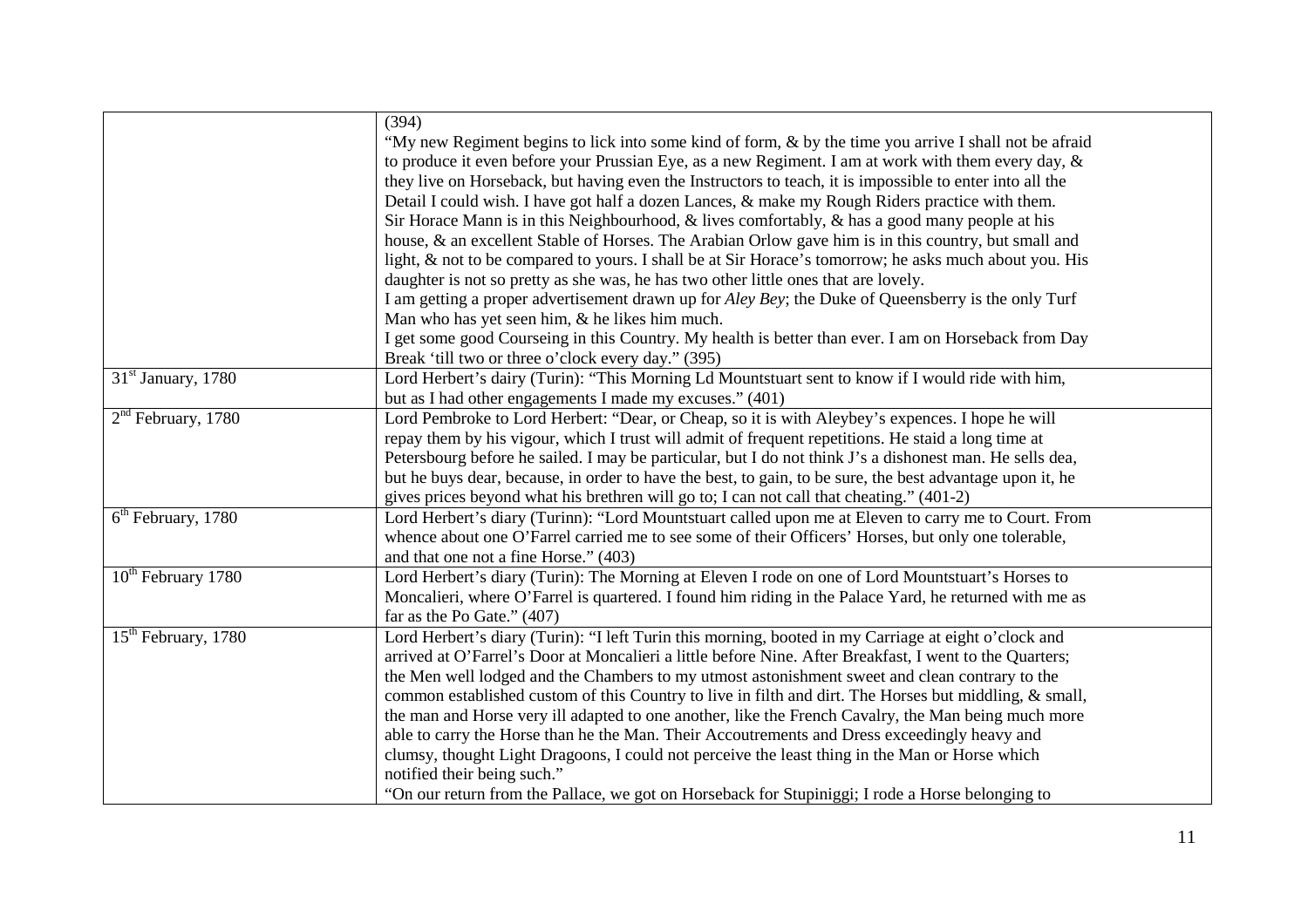|                                 | Mons. de [blank in MS] O'Farrel's Captain." (408)                                                          |
|---------------------------------|------------------------------------------------------------------------------------------------------------|
| $12th$ February, 1780           | Lord Pembroke to Lord Herbert: "I rather wish that you, & Aleybey may start nearly at the same time,       |
|                                 | provided you are exceedingly well paid." (409)                                                             |
|                                 | And later in the letter after some discussion of the 'breed of nations': "The D. of Queensberry advises    |
|                                 | Aleybey to cover at a Guinea, but to cover only well bred mares. He says it is the best way the first      |
|                                 | year upon every account. The business is to make him known, & nobody will give the preference at           |
|                                 | first to an unknown Stallion unless he works cheap."                                                       |
|                                 | Talking of such things no doubts reminds Pembroke of other news and the next sentence is: "Bird had        |
|                                 | a child by L.P." $(410)$                                                                                   |
| $21st$ February, 1780           | Lord Herbert's diary (Turin): "My Drawing Lesson being over at Eleven, I putt off my Fortification till    |
|                                 | tomorrow and rode one of Lord Mountstuart's Horses with the Princess Carigan on the Road to                |
|                                 | Stupiniggi and returned round the Glacie to the Porta Suzine." (415)                                       |
| $26th$ February, 1780           | Lord Herbert's diary (Turing): At twelve I rode by myself out of the Porta Suzine and as I was on Lord     |
|                                 | Mountstuart's large Horse, who is a very good leaper, I rode him over hedge & ditch across the             |
|                                 | Country to the very great surprise of all the Piemontese Spectators." (417)                                |
| $27th$ February, 1780           | Lord Herbert's diary (Turin): "(Note  Veneria Reale about four English Miles & a half from Turin is        |
|                                 | a large Royal Pallace with a regular Village built before it, and which has a very good effect. The        |
|                                 | Architectural part of the Pallace is detestable.  The Stables at the Pallace contain about four hundred    |
|                                 | Horses.) We saw the Pallace containing a very fine Gallery. The Stables superb and some fine Horses        |
|                                 | in them. The Stud is about a Mile from the Pallace, but seemed to be in a poor situation. I this Day       |
|                                 | rode Lord M's running Horse, and upon him I returned to the Bridge before the Town from the                |
|                                 | Venerie in about 1/4 of an hour, without pushing him out, certain that I could have easily have done it in |
|                                 | 10 Minutes. The two other Gentlemen I left much more behind, than Mylord, though they made as              |
|                                 | much haste as possible." (417-8)                                                                           |
| 28 <sup>th</sup> February, 1780 | Lord Herbert's diary (Turin): "I did not walk this Morning as I was rather tired with an over-abundant     |
|                                 | quantity of Tennis, added to which my Arms ached occasioned by the Horse pulling so much                   |
|                                 | yesterday." (418)                                                                                          |
| 6 <sup>th</sup> March, 1780     | Lord Herbert's diary (Turin): "At Eleven I rode, dined at home, dressed and at Six carried Mons. de        |
|                                 | Cramayel, who arrived on Saturday, to Ciabrano's where we heard a very good young Violin, named            |
|                                 | Paris, and Sichi the Hautboy." (426)                                                                       |
| $8th$ March, 1780               | At Eleven I rode here, there and everywhere, getting into every odd corner in hopes of procuring shade     |
|                                 | but in vain." $(426)$                                                                                      |
| $9th March$ , 1780              | "At Eleven called on Lord Mountstuart, attended him to the Academy, and on Horseback to                    |
|                                 | Moncalieri." (427)                                                                                         |
| $10^{th}$ March, 1780           | "I rode this morning at 10 (for I have disbanded all my Masters except Ciabrano) by myself on the          |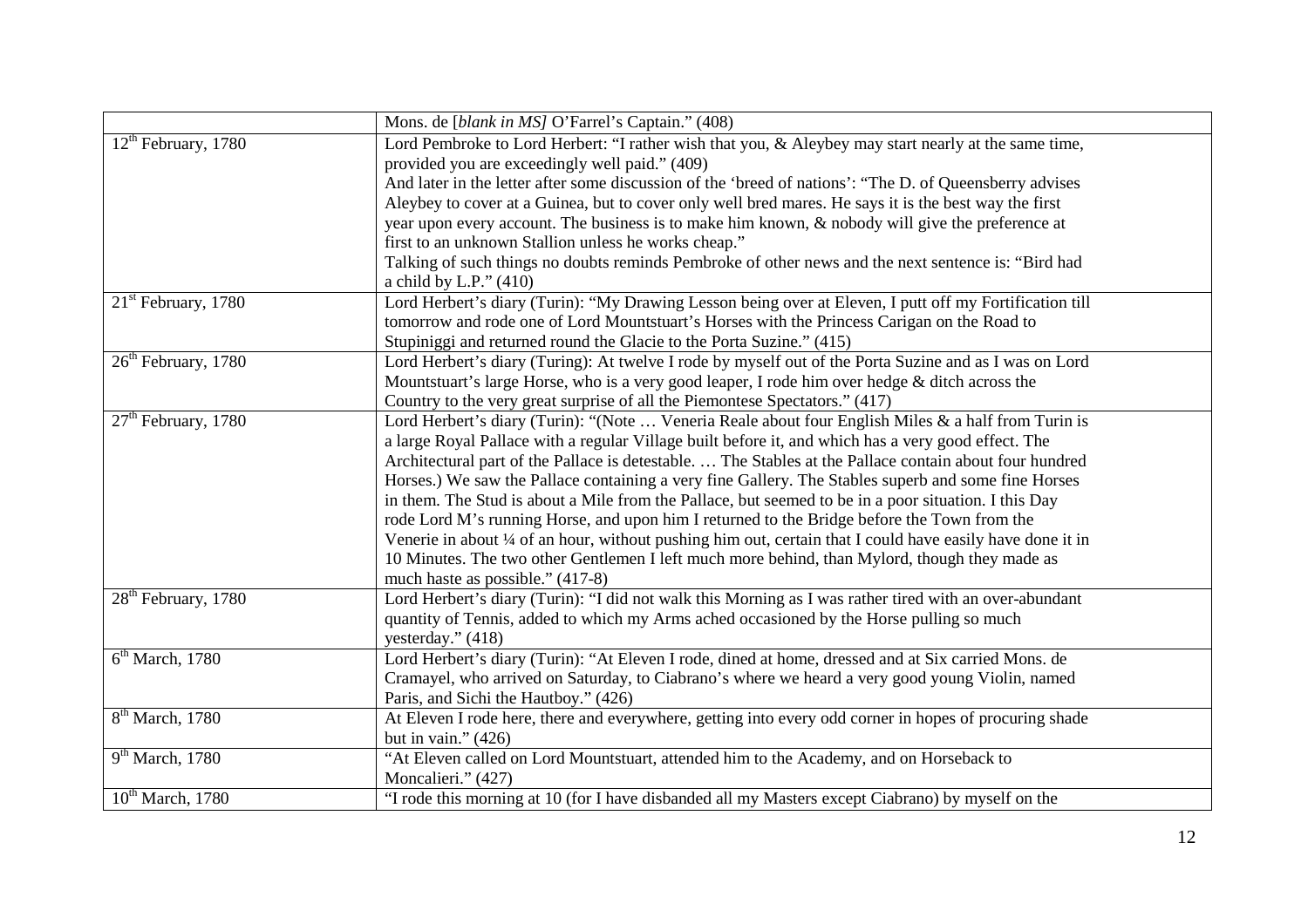|                                   | large Horse which Sheldon bought for Ld Mountstuart." (427)                                                                                                   |
|-----------------------------------|---------------------------------------------------------------------------------------------------------------------------------------------------------------|
| 12 <sup>th</sup> March, 1780      | "From 10 to near 12 I rode the full Blood a foot's Pace round the Town, " (427)                                                                               |
| 22 <sup>nd</sup> March, 1780      | Major Floyd to Lord Herbert: "I have already told you we lay under some disadvantages in our                                                                  |
|                                   | composition. We have, however got rid of some of bad men & Horses, & replaced them with very                                                                  |
|                                   | good. We are now compleat, & getting on in our business as well as we can. The winter has been                                                                |
|                                   | severe for England, however our ground was so favourable (for we had no house) that I was constantly                                                          |
|                                   | able to see the men on horseback five times a week, with scarce any interruption; $&$ I am well pleased                                                       |
|                                   | with the appearance of them for the time." (433)                                                                                                              |
| $23rd$ March, 1780                | Lord Herbert's diary (France): ""we then carried him home, and I finished my morning with the                                                                 |
|                                   | Ecole Veterinaire in the Suburb over the Rhone. It is very trifling and a Mons. Flaudrin <sup>1</sup> is now at the                                           |
|                                   | head of it., there were about ten Sick Horses."                                                                                                               |
|                                   | <sup>1</sup> Pierre Flaudrin (1752-1796), French Veterinary writer. He succeeded Bourgelat.]                                                                  |
| $25-27$ <sup>th</sup> April, 1780 | Lord Herbert's diary (France): "Since the 24 <sup>th</sup> , I have not had time to write my Notes, so that I am now                                          |
|                                   | obliged to clump together the $25^{\text{th}}$ , $26^{\text{th}}$ , and $27^{\text{th}}$ . On the $25^{\text{th}}$ , I came from Poitiers to the Ormes, where |
|                                   | I stopped to see the Marquis de Voyer d'Argenson's <sup>1</sup> Country House, but more particularly for his                                                  |
|                                   | Studd, which far surpasses any thing, I expected to see of that kind in France. The Studd is wholly                                                           |
|                                   | furnished by English Mares & Horses. There are about 40 Mares with their Pedigrees of the first                                                               |
|                                   | Breeds in England, and three Stallions, whose names are Mask, Mexico, & TopGallant. In the same                                                               |
|                                   | Stable with these three was an Arabian lately arrived, but I flatter myself far inferior to Alley Bey.                                                        |
|                                   | Mexico was bought of Lord Grosvenor, $2 \text{ I}$ do not recollect of whom the other two were bought. The                                                    |
|                                   | Man at the Head of the Stud is a Frenchman seemingly very intelligent, & follows perhaps rather too                                                           |
|                                   | much our method of proceeding in every thing. The Hunting Stable was well furnished with about                                                                |
|                                   | thirty Horses and I believe not one bad one under the Roof. There is one thing however in which he                                                            |
|                                   | differs from us & very justly, which is in making it a rule never to cut a Horse. I saw two young Colts,                                                      |
|                                   | that are to runn in October next, three Years old, both born and bred in that Stud, and their only fault is                                                   |
|                                   | being rather too small, but he is in hopes of getting them stouter in time. I went to see the House,                                                          |
|                                   | situated on the Banks of the Loire, but merits more the name of a Country Box than House." (465)                                                              |
|                                   | "On the morning of the $26th$ , I was carried in an English Carriage, drawn by two English Horses to see                                                      |
|                                   | the Mares, all fine, some superfine, but indeed for the price paid, superfine ought to be purchased,                                                          |
|                                   | some having been bought at 500£ Sterling. There are Children of all our first Blood Horses. Fully                                                             |
|                                   | content with my halt at the Ormes I departed for S. Amboise, where I arrived at Seven." (466)                                                                 |
|                                   | "To-Day, which is the $27th$ , I went early in the Morning to see Chanteloup about two English Miles                                                          |
|                                   | from Amboise, I saw very little of the House, as they were all in Bed, what I did see of it was not much                                                      |
|                                   | worth seeingHis Stables are as ill furnished as possible." (466)                                                                                              |
|                                   |                                                                                                                                                               |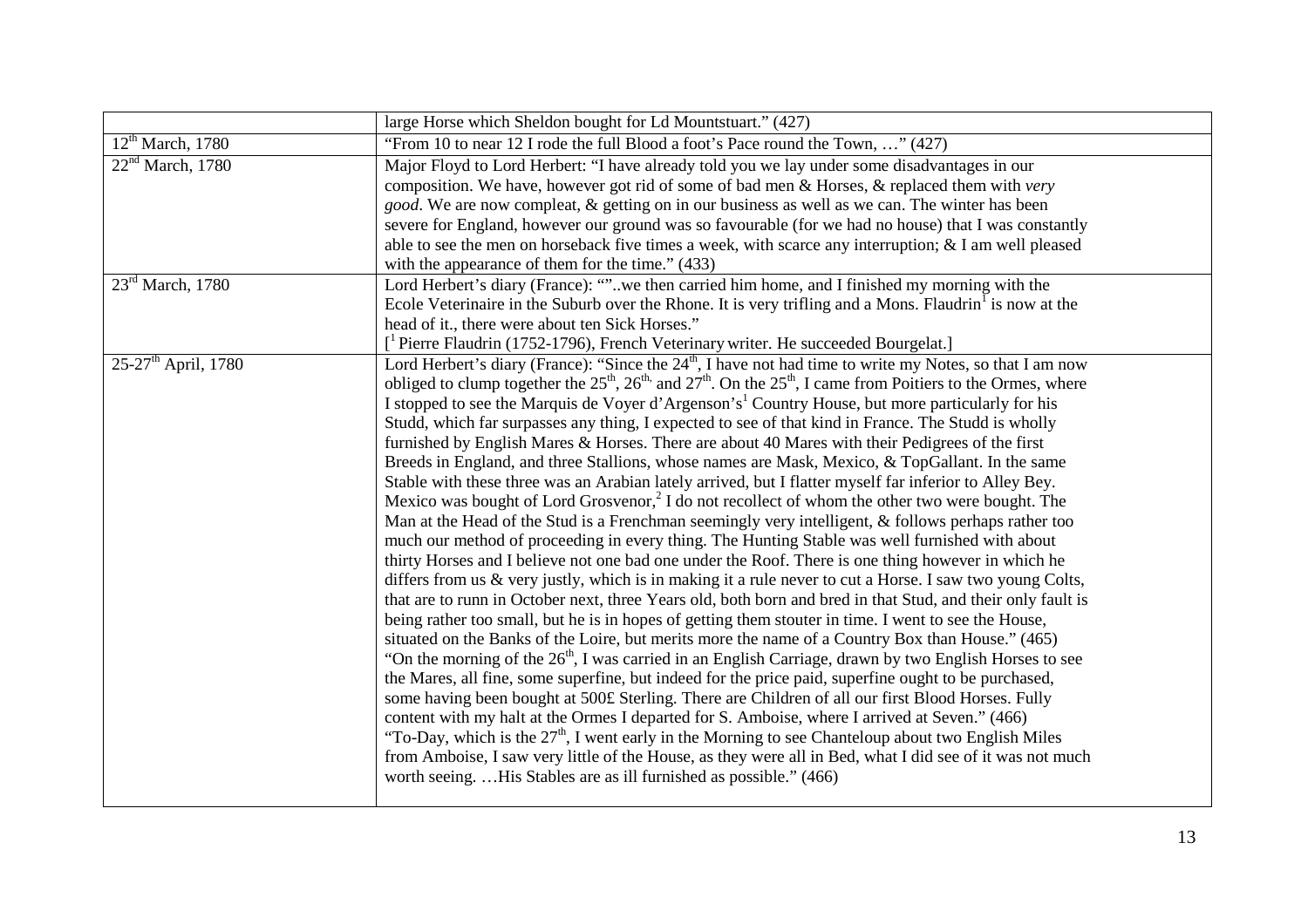|                      | <sup>1</sup> Antoine-René de Voyer, Marquis d'Argenson (1722-1787). <sup>2</sup> Richard, 1 <sup>st</sup> Baron Grosvenor (1731- |
|----------------------|----------------------------------------------------------------------------------------------------------------------------------|
|                      | 1802), created $1st$ Earl Grosvenor in 1784. He is said to have been the greatest breeder then existing of                       |
|                      | racing stock.]                                                                                                                   |
| $8th$ May, 1780      | "De Guines who had offered me his Horses for the review sent me word they would be ready for me at                               |
|                      | the Iron Gate at the end of the Elysian Fields at half an hour after two, however after some                                     |
|                      | consideration I sent to his Stable to say, I should make no use of his Horses." (473)                                            |
| $9^{th}$ May, 1780   | "Last Night, Conflans <sup>1</sup> very civilly offered me his Horses, etc, etc, and desired I would be at the                   |
|                      | Chateau de [Vincennes <sup>2</sup> ] at 12 to Day to hunt with the Duke of Chartres, <sup>3</sup> accordingly I was there at     |
|                      | twelve, & asked for Singleton, who is at the head of the Duke of Chartres Stables, who like a true Bull                          |
|                      | examined me from head to foot & received me very cooly. In a quarter of an hour after my arrival                                 |
|                      | Duke of Chartres & Conflans came, the latter procured me a Sight of the Stables & running Horses, for                            |
|                      | as it was passed Stable Hour, Singleton would not even open one single Stable Door for a Countryman.                             |
|                      | We were in the Wood, before any Game was found, at last a large Wild Boar gave us near an Hour's                                 |
|                      | runn and at last he was taken alive. I went with Conflans thro' the Wood and left the rest of the                                |
|                      | Company. I separated from him for a moment, in which time, he found a Man who had shott himself                                  |
|                      | with a Pistol and had furnished himself with a Razor, in case the first should have failed. On our return                        |
|                      | to the Chateau the Marechaussée was sent to examine him." (473-4)                                                                |
|                      |                                                                                                                                  |
|                      | <sup>[1</sup> Louis Gabriel de Conflans d'Armentieres(born 1725). He went to London on 1767.                                     |
|                      | <sup>2</sup> Lord Herbert started to write Vincennes and erased it, leaving a blank.                                             |
|                      | <sup>3</sup> Louis Philippe Joseph (1747-1793), Duc de Chartres. Later he became the Duc d'Orleans and is better                 |
|                      | known under his title of 'Philippe Egalité'.]                                                                                    |
| $12^{th}$ May 1780   | "Henry walked with me through the Pallais Royal to the Thuilleries & to the Ecole d'Equitation, where                            |
|                      | I saw a long Stable full of baddish Horses. At one I returned, dressed & dined on a very maigre Dinner                           |
|                      | at Madame de Castellane's." (477)                                                                                                |
| $19^{th}$ May, 1780  | "On Thursday, I went with Edward Dillon, <sup>1</sup> Conflans, & Coigny <sup>2</sup> to hunt. Prince Nassau lent me a           |
|                      | Horse." (479)                                                                                                                    |
|                      | $[$ <sup>1</sup> Edouard Dillon (1751-1839), French general and diplomatist.                                                     |
|                      | <sup>2</sup> Possibly: (1) François Marie Casimir de Franquetot (1756-1816), Marquis de Coigny; (2) Marie                        |
|                      | François Henri de Franquetot (1737-1821), Duc de Coigny, father of the Marquis.]                                                 |
| $21st$ May, 1780     | Dr Eyre to Lord Herbert: "Ld Pembroke: is, I find, with the Royals at Norwich." (481)                                            |
| $26^{th}$ May, 1780  | Lord Herbert's diaries (Paris): "This morning I paid off my Fencing Man, the 12 lessons being                                    |
|                      | completed. At Eleven I called on Prince Nassau, who desired me, when arrived in England, to see for a                            |
|                      | running Mare for him, and that he would go to 400 Louis." (483)                                                                  |
| $18^{th}$ June, 1780 | Major Floyd to Lord Herbert: "When do you see the Royals? They are the best Reg: we have. I never                                |